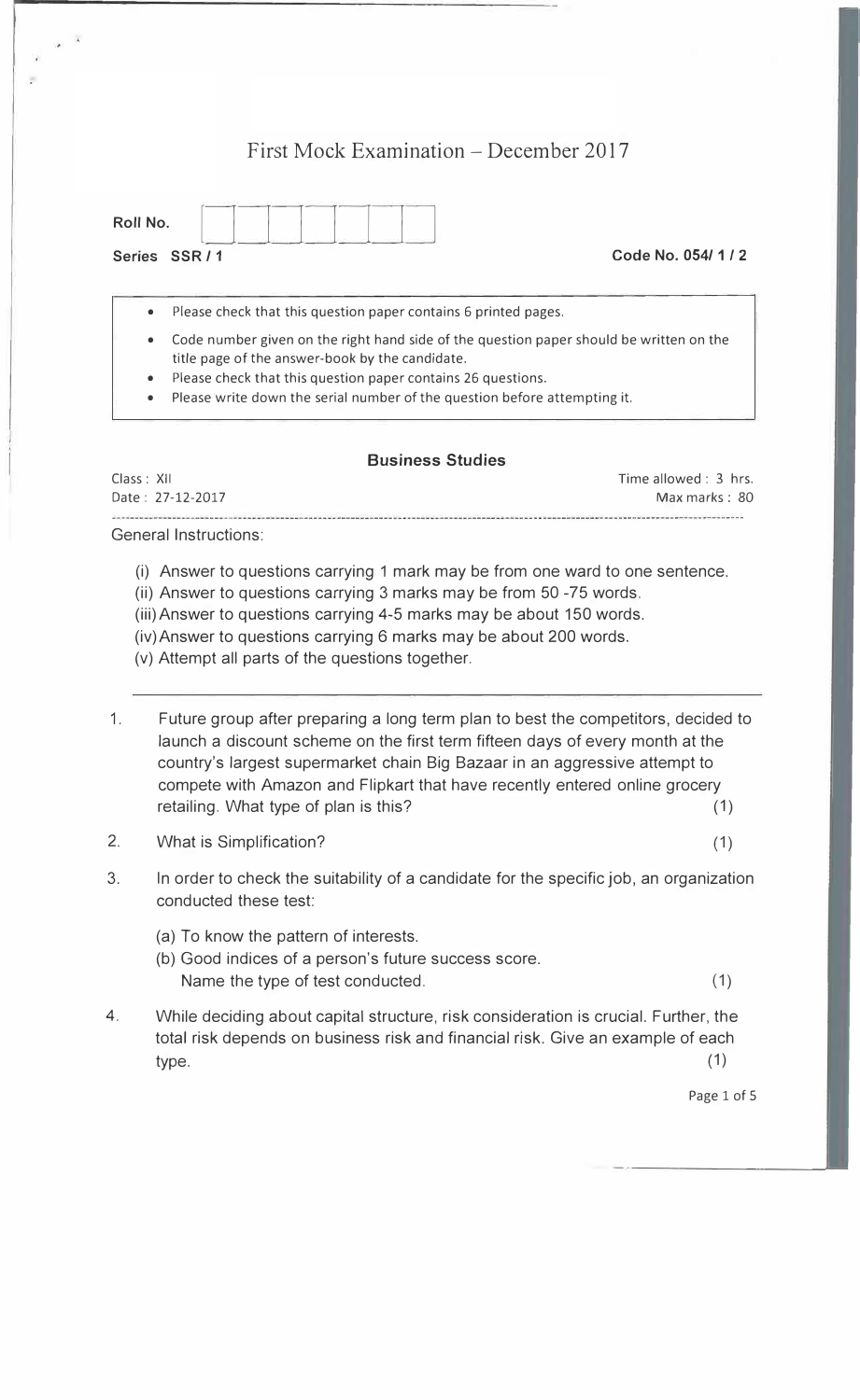- 5. Identify the concepts:
	- (a) The origin of accountability
	- (b) Initiative for the growth of employees. (1)
- 6. Swach Bharat Abhiyan was launched on 2nd October 2014 by BJP government around  $\bar{\tau}$  94 crores have been spent on promotion of the programme, critics commented that the programme is not a product, then why is it being promoted. Give reasons. (1) (1)
- 7. Yale graduate Indira Nooyi become Pepsi Co's first female CEO. She has helped the company double net profits to more than 5.6 billion by focusing on better nutrition and by promoting workforce diversify. She is a great listener and follows the maturity opinion. Identify the leadership style displayed by Indira Nooyi. (1)
- 8. Rahul had got a confirmed ticket of Jet Airways, the flight was later canceled due to technical problems. State any two reliefs that consumer court can order for Rahul in this regard. (1)
- 9. Give three situations in which a person will not be termed as "Consumer of Goods" under Consumer Protection Act. (3)
- 10. The General Manager-GM of "Rex Kids Wear Limited", Mr. Sam has divided all the employees of his company into levels (Top level, Middle and Lower level) at the top level the General Manager and the Board of Directors themselves work, the middle level work is looked after by the four departmental managers like the Production manager, Purchase manager, Sales manager and Finance manager. The lower level is constituted of one Supervisor for each of the four departments, the supervisors look after the daily activities of their subordinates.

Often, it is observed that the managers of all the levels remain busy sometimes with the planning of their respective departments and sometimes with the comparison of the desired and actual results. Similarly there are busy with recruitment, selection and training of the employees and at times with their motivation.

Mr. Sam knew it very well that the job of management cannot be done by a single person alone but when all join hands to work together the meaning of management is realized, this is why he makes all his efforts to effect coordination in the activities as his employees work with team spirit.

In the above paragraph two special features of management have been described. Identity and explain them by quoting the relevant lines. (3)

- 11. Distinguish between Delegation and Decentralisation (3)
- 12. ABC pharmaceuticals is an established company, the company had recently got the license to produce Dengue vaccines. The company has the required plant but some raw materials, chemicals and additivies are required to be bought. The company decided to access market for raising capital. Suggest and explain any two instruments that can be used by the company. (3)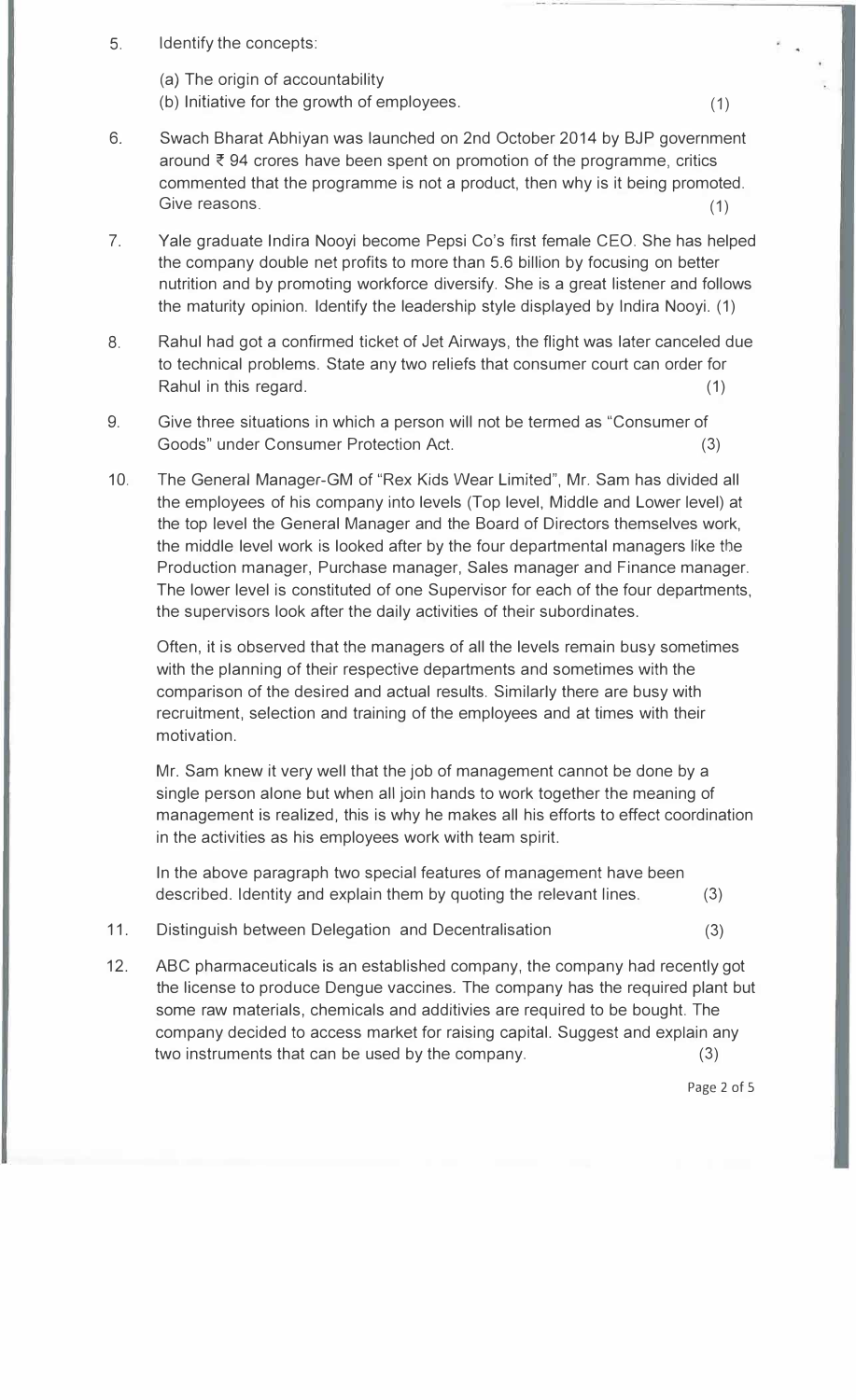- 13. Explain three functions of Financial Market. (3)
- 14. Star cricketer MS Dhoni backed footwear and apparel brand "7" which is manufacturing and marketing athletic leisure wear apparel and footwear has crossed Dollar  $\bar{\tau}$  2.5 million in turnover in the first three months of its operations, he is known to be closely associated with design and development of 7 range of footwear. Identify the aspect of one of the element of marketing mix involved here and state three advantages. (4)
- 15. The Managing Director CHO construction limited, Delhi Mr. Praveen got the information from a business magazine that the government was worried about rural development, with this aim in mind the government has announced to give several exemptions for setting up industrial units in the rural areas. Mr. Praveen presented this matter in the meeting of Board of Directors, this proposal was granted approval, the chairperson of the Board of Directors said that through such a decision the company will get lot of profits and employment in the rural areas.

After few days Mr. Praveen read another news in the business magazine that the construction companies had been earning lots of profits for the last many years, now attracted by the profit in this business, several multinational companies were going to enter the market. Mr. Praveen once again presented this information before the meeting of Board of Directors, in the meeting it was decided that in order to face the situation they should concentrate on quality and advertisement, by doing so on the one hand they would be able to compete with full force and on the other hand the society will get better services.

- (a) Identify by quoting the lines the importance of business environment discussed in the above paragraph.
- (b) Which two values are being provided to the society by the company. (4)
- 16. Ringing Bells Pvt Ltd introduced a Smart phone called Freedom 251 for just  $\overline{z}251$ , what are the factors affecting the price of this Smartphone. (4)
- 17. Mr. Siddharth has completed his MBA during the course of his MBA he got the full theoretical knowledge of management, now he has full knowledge of management and is ready to work as a manager, he got selected in Valtas Limited for the post of Finance Manager.

Within a few days of joining the company he speed up the working of his department, although his predecessor was more qualified and experienced, Mr. Siddharth faced several problems while working but he never felt discouraged and overcame them with firmness, during this period he got the opportunity to visit several other companies besides he participated in several seminars relating to the problems of management and learned the modern methods of management, he had a special interest in reading and writing articles on the problems of management, because of this reason there has been a continuous growth in his knowledge and experience of management, now he is working as a successful manager, he has obtained a distinct recognition in the field of finance.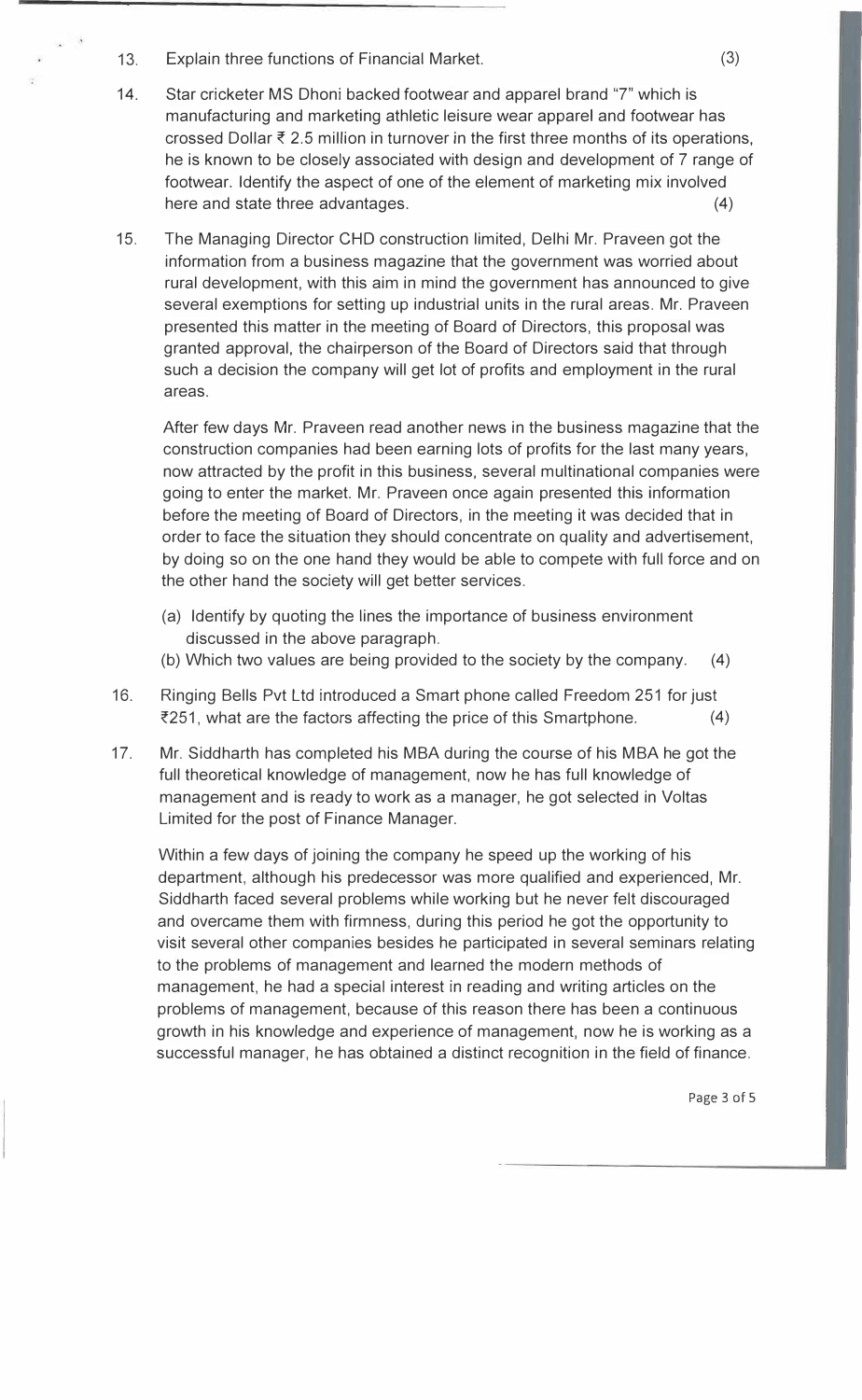- (a) In the above paragraph three points of a concept of the nature of management has been described. Identify them
- (b) Describe briefly the three points identified in (a) above by quoting the relevant  $lines.$  (4)
- 18. Mr Patel joined a chemical factory in Vaddodara, Gujarat as HR Manager, at the time of his joining the company was passing through a phase of employee dissatisfaction and fears because of many incidents of workers accidents and injuries, the management was facing severe liquidity crunch because of the compensation claims. Mr Patel's top priority was to reduce injuries, the causes; motivate workers and increase the revenues
	- (a) Which management function should be the priority of Patel to turn the situation around.
	- (b) State any two ways by which number of accidents and injuries to workers can be minimized.
	- (c) Identify two significance of controlling from the above paragraph (4)
- 19. You are the Finance manager of a newly established company. The Directors have asked you to determine the amount of Fixed Capital requirement for the company. Explain any four factors that you will consider while determining the fixed capital requirements for the company. (4)
- 20. Physical distribution includes some components for physically moving the goods from manufacturers to the customers. Explain these components. (5)
- 21. How is Formal Organisation different from Informal Organisation. (5)
- 22. Explain the duties of a Human Resource Manager in detail (5)
- 23. Patanjali group a manufacturer of Beauty and Healthcare products is growing at a rapid rate as compared to this competitors, the company manufactures 444 products including 45 types of cosmetic products and 30 types of food products, all the products manufactured by Patanjali are from Ayurveda and natural components, the value of Patanjali group in the market today is estimated at  $\bar{\tau}$ 13,000 crores. Patanjali sells through nearly 4,000 retail outlets as of 2015, Patanjali also sells its products online and is planning to open outlets at railway stations and airports, it has tied up with Pittie Group and Kishore Biyani Future Group to make its consumer products available for the direct sale in future group outlets.

Patanjali products are cheaper than competitors in the market due to low production and marketing cost, there is a definite shift (on patanjali's part to make themselves more visible) said Vandana Das President DOB Mudra North an agency that handles advertising for Patanjalis key products- noodles and ghee. "they take up some key products and go for full blast advertising depending on the demand and supply situations" According to media experts Patanjali has set aside more than  $\bar{\tau}$  300 crores for making themselves visible in the market and is set to setup its publicity campaign further.